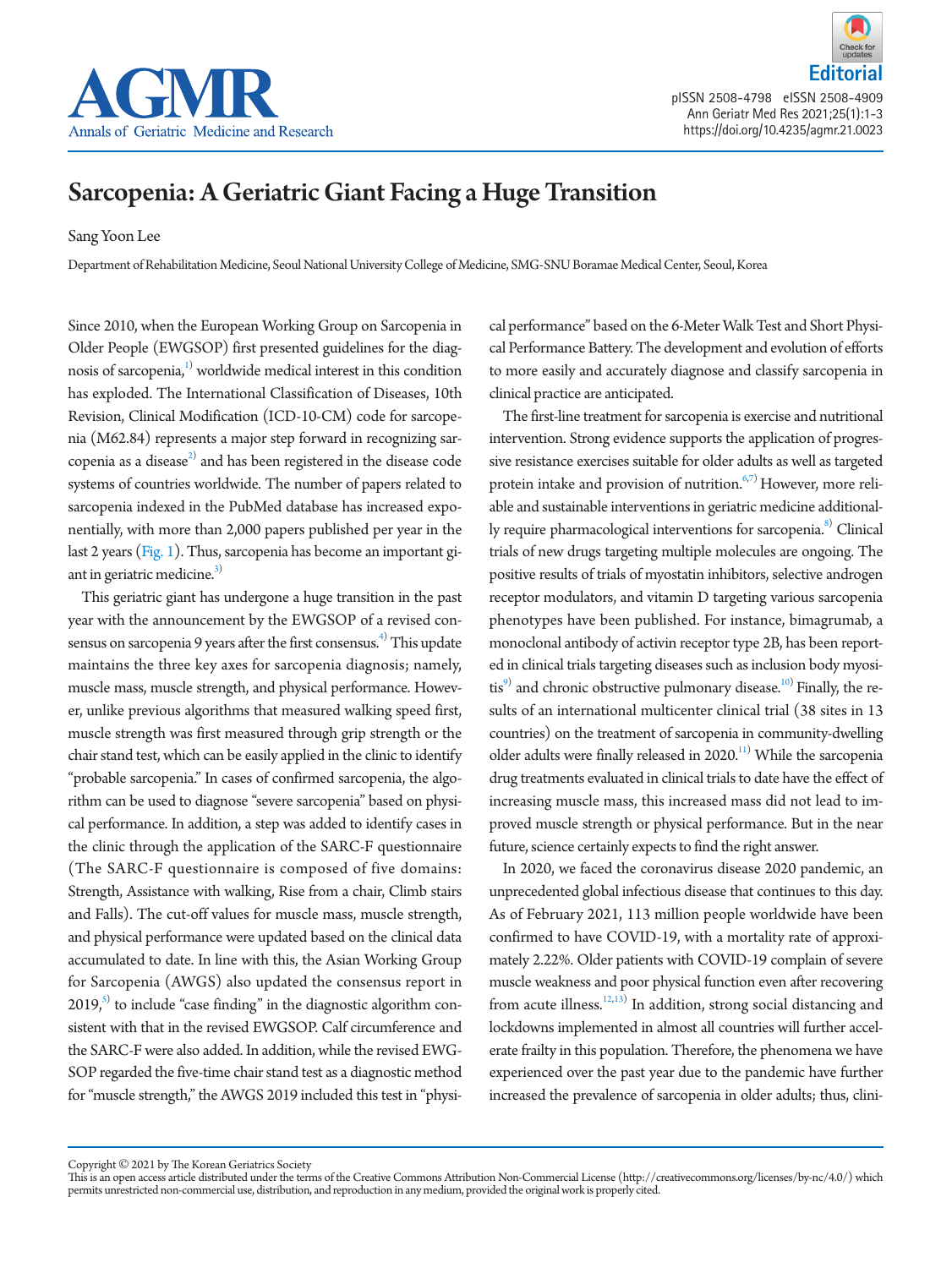<span id="page-1-2"></span>

**Fig. 1.** Annual numbers of articles on sarcopenia indexed in the PubMed database (search query: sarcopenia).

cians should prepare for a new phase after COVID-19.

Sarcopenia, which has become a geriatric giant, is already growing in size and has become a protagonist requiring our attention in a super-aged society. This giant stands amid the huge inflection of revised diagnoses, new treatments, and COVID-19. If we do not tame this giant in advance, it will present as a bigger and more terrifying challenge to the next generation.

## **ACKNOWLEDGMENTS**

#### **CONFLICT OF INTEREST**

The researcher claims no conflicts of interest.

### **FUNDING**

This work was supported by the National Research Foundation of Korea (NRF) grant funded by the Korea government (MSIT) (No. 2019R1C1C100632).

## **REFERENCES**

- <span id="page-1-0"></span>1. [Cruz-Jentoft AJ, Baeyens JP, Bauer JM, Boirie Y, Cederholm T,](https://doi.org/10.1093/ageing/afq034)  [Landi F, et al. Sarcopenia: European consensus on definition and](https://doi.org/10.1093/ageing/afq034)  [diagnosis: report of the European Working Group on Sarcope](https://doi.org/10.1093/ageing/afq034)[nia in Older People. Age Ageing 2010;39:412-23.](https://doi.org/10.1093/ageing/afq034)
- <span id="page-1-1"></span>2. [Anker SD, Morley JE, von Haehling S. Welcome to the ICD-10](https://doi.org/10.1002/jcsm.12147)  [code for sarcopenia. J Cachexia Sarcopenia Muscle 2016;7:512-](https://doi.org/10.1002/jcsm.12147) [4.](https://doi.org/10.1002/jcsm.12147)
- <span id="page-1-3"></span>3. [Sayer AA. Sarcopenia the new geriatric giant: time to translate](https://doi.org/10.1093/ageing/afu118)  [research findings into clinical practice. Age Ageing 2014;43:736-](https://doi.org/10.1093/ageing/afu118) [7.](https://doi.org/10.1093/ageing/afu118)
- <span id="page-1-4"></span>[4. Cruz-Jentoft AJ, Bahat G, Bauer J, Boirie Y, Bruyere O, Ceder](https://doi.org/10.1093/ageing/afz046)[holm T, et al. Sarcopenia: revised European consensus on defini-](https://doi.org/10.1093/ageing/afz046)

[tion and diagnosis. Age Ageing 2019;48:16-31.](https://doi.org/10.1093/ageing/afz046)

- <span id="page-1-5"></span>[5. Chen LK, Woo J, Assantachai P, Auyeung TW, Chou MY, Iijima](https://doi.org/10.1016/j.jamda.2019.12.012)  [K, et al. Asian Working Group for Sarcopenia: 2019 Consensus](https://doi.org/10.1016/j.jamda.2019.12.012)  [Update on Sarcopenia Diagnosis and Treatment. J Am Med Dir](https://doi.org/10.1016/j.jamda.2019.12.012)  [Assoc 2020;21:300-307. e2.](https://doi.org/10.1016/j.jamda.2019.12.012)
- <span id="page-1-6"></span>6[. Vlietstra L, Hendrickx W, Waters DL. Exercise interventions in](https://doi.org/10.1111/ajag.12521)  [healthy older adults with sarcopenia: A systematic review and](https://doi.org/10.1111/ajag.12521)  [meta-analysis. Australas J Ageing 2018;37:169-83](https://doi.org/10.1111/ajag.12521).
- <span id="page-1-7"></span>7[. Yoshimura Y, Wakabayashi H, Yamada M, Kim H, Harada A,](https://doi.org/10.1016/j.jamda.2017.03.019)  [Arai H. Interventions for treating sarcopenia: a systematic review](https://doi.org/10.1016/j.jamda.2017.03.019)  [and meta-analysis of randomized controlled studies. J Am Med](https://doi.org/10.1016/j.jamda.2017.03.019)  [Dir Assoc 2017;18:553.e1-553.e16](https://doi.org/10.1016/j.jamda.2017.03.019).
- <span id="page-1-8"></span>8. Kwak J[Y, Kwon KS. Pharmacological interventions for treatment](https://doi.org/10.4235/agmr.19.0028)  [of sarcopenia: current status of drug development for sarcopenia.](https://doi.org/10.4235/agmr.19.0028)  [Ann Geriatr Med Res 2019;23:98-104.](https://doi.org/10.4235/agmr.19.0028)
- <span id="page-1-9"></span>9. [Sivakumar K, Cochrane TI, Sloth B, Ashar H, Laurent D, Tanko](https://doi.org/10.1212/wnl.0000000000010417)  [LB, et al. Long-term safety and tolerability of bimagrumab](https://doi.org/10.1212/wnl.0000000000010417)  [\(BYM338\) in sporadic inclusion body myositis. Neurology](https://doi.org/10.1212/wnl.0000000000010417)  [2020;95:e1971-e1978.](https://doi.org/10.1212/wnl.0000000000010417)
- <span id="page-1-10"></span>10. [Polkey MI, Praestgaard J, Berwick A, Franssen FM, Singh D,](https://doi.org/10.1164/rccm.201802-0286oc)  [Steiner MC, et al. Activin type II receptor blockade for treatment](https://doi.org/10.1164/rccm.201802-0286oc)  [of muscle depletion in chronic obstructive pulmonary disease: a](https://doi.org/10.1164/rccm.201802-0286oc)  [randomized trial. Am J Respir Crit Care Med](https://doi.org/10.1164/rccm.201802-0286oc) 2019;199:313-20.
- <span id="page-1-11"></span>11[. Rooks D, Swan T, Goswami B, Filosa LA, Bunte O, Panchaud N,](https://doi.org/10.1001/jamanetworkopen.2020.20836)  [et al. Bimagrumab vs optimized standard of care for treatment of](https://doi.org/10.1001/jamanetworkopen.2020.20836)  [sarcopenia in community-dwelling older adults: a randomized](https://doi.org/10.1001/jamanetworkopen.2020.20836)  [clinical trial. JAMA Netw Open](https://doi.org/10.1001/jamanetworkopen.2020.20836) 2020;3:e2020836.
- <span id="page-1-12"></span>12[. Jang SN, Kim CO. Care inequality among older adults during the](https://doi.org/10.4235/agmr.20.0096)  [COVID-19 pandemic. Ann Geriatr Med Res 2020;24:229-31](https://doi.org/10.4235/agmr.20.0096).
- <span id="page-1-13"></span>1[3. Morley JE. Editorial: Sarcopenia: 2020. J Nutr Health Aging](https://doi.org/10.1007/s12603-020-1583-1)  [2021;25:278-80.](https://doi.org/10.1007/s12603-020-1583-1)